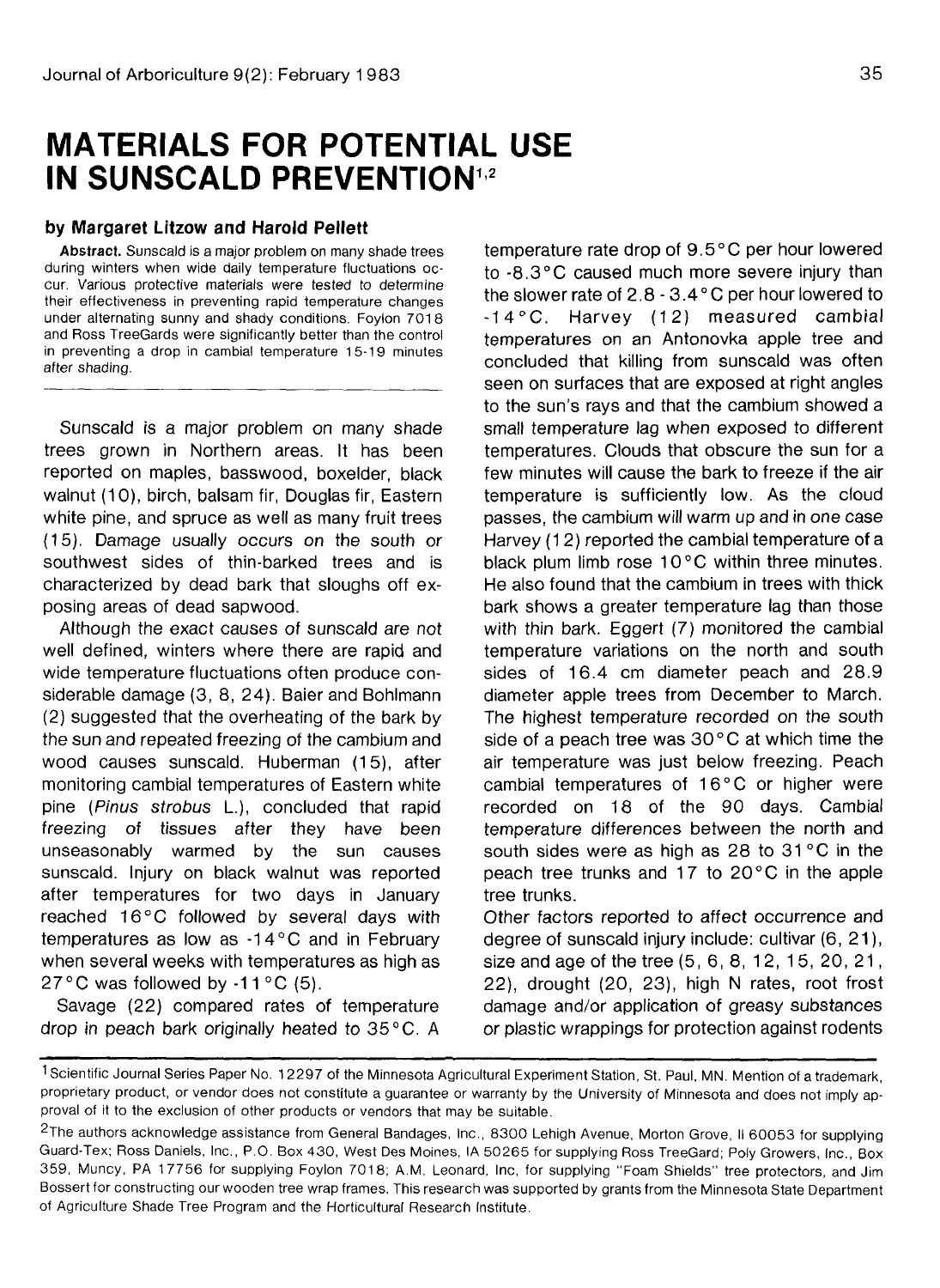(23), as well as trees trained in a vase shape, those with big scaffold limbs and trees with declining vigor (20).

Bacterial and fungal diseases are often associated with sunscald (10, 16, 22, 25) as secondary organisms. Invasion by these organisms will eventually weaken and kill the tree.

Various methods of preventing sunscald have been recommended. These include use of Kraft paper (24), whitewash (2, 4), board shields (4), a white water-base paint (13, 14, 24), a whitewash slurry of lime, casein and a sticker (18), slaked lime (9) and aluminum foil (1). Savage (22) found that materials that combined a reflective material and one with insulative properties provided the best trunk protection. Both aluminum foil-backed fiberglass and polyurethane stabilized trunk temperatures. White paint and white-wash prevented temperature rises of more than 5.6°C. White and aluminum paint, however, injured trees. Kesner and Hansen (17) compared various materials (shredded newspaper mixed with a glue [Comfort Coat], aluminum foil, light gauge aluminum pipe, urethane foam, white latex exterior paint, fiberglass insulation and heating cables covered with fiberglass insulation) for their ability to minimize day-night and across the trunk temperature fluctuations between the N and S sides of sour and sweet cherry. They concluded that although all materials were useful in preventing sunscald, a good quality outdoor white latex paint applied to the S and SW sides of tree trunks was the most practical. Painted trunks maintained, from noon to 3 p.m. on bright, sunny winter days, an 8-16.7°C cooler temperature on the south side than the unpainted check trees. Some latex plus than the unpainted oneon trees. Come later  $p$ anno, nowever, caused injury on norway, silver led to Cytospora canker infections (19). In addited to cytospora cannon milections (19). In addition, paint mixtures are unsightly and remain on the trees for several years.

Since rapid changes in temperature appear to cause sunscald, materials that prevent rapid changes in temperature under alternating periods of shade to sun and vice versa should have the greatest potential for preventing sunscald. This study was devised to determine the effectiveness of various protective materials in preventing rapid temperature fluctuations under alternating sunny

and shady conditions. Products identified could then be field tested.

## **Procedure and Results**

Two wooden frames each 2.4 m long were constructed to hold 37.5 cm lengths of  $2'' \times 2''$ stakes or 2.5 cm diameter sections of white ash (Fraxinus americana L) (Figure 1). The temperature on the south side of samples under a variety of test materials was monitored with thermocouples and a recording potentiometer. Tests were run during late January and early February (1980). The thermocouples were placed under the wraps or held in place by cellophane tape with the 2 x 2's and embedded in the cambium of the white ash. The experiments were run on sunny days with shading controlled by placing and removing a wooden shade in front of the samples.

The wrap materials tested were wrapped around the 2 x 2's and white ash in a spiral arrangement. The first group of materials tested was on the 2 x 2's and consisted of:

- 1. Ross TreeGard
- 2. Guard Tex
- 3. No treatment control
- 4. White latex paint
- 5. Kraft paper tree wrap
- 6. Kraft paper tree wrap painted white
- 7. Water-Mat capillary mat
- 8. Two layers of Water-Mat capillary mat
- 9. Weed-chek Landscape Mat
- 10. Aluminum foil
- 11. AirCap Barrier Coated Bubbles
- 12. Same as  $#11$  but painted white
- 13. Same as #11 but under a layer of aluminum foil
- 14. Same as #11 but under Kraft paper tree wrap
- 15. Same as #11 but under Water-Mat capillary mat
- 16. Microfoam



**Figure 1. White ash sections on frame showing thermocouple placement and various materials tested.**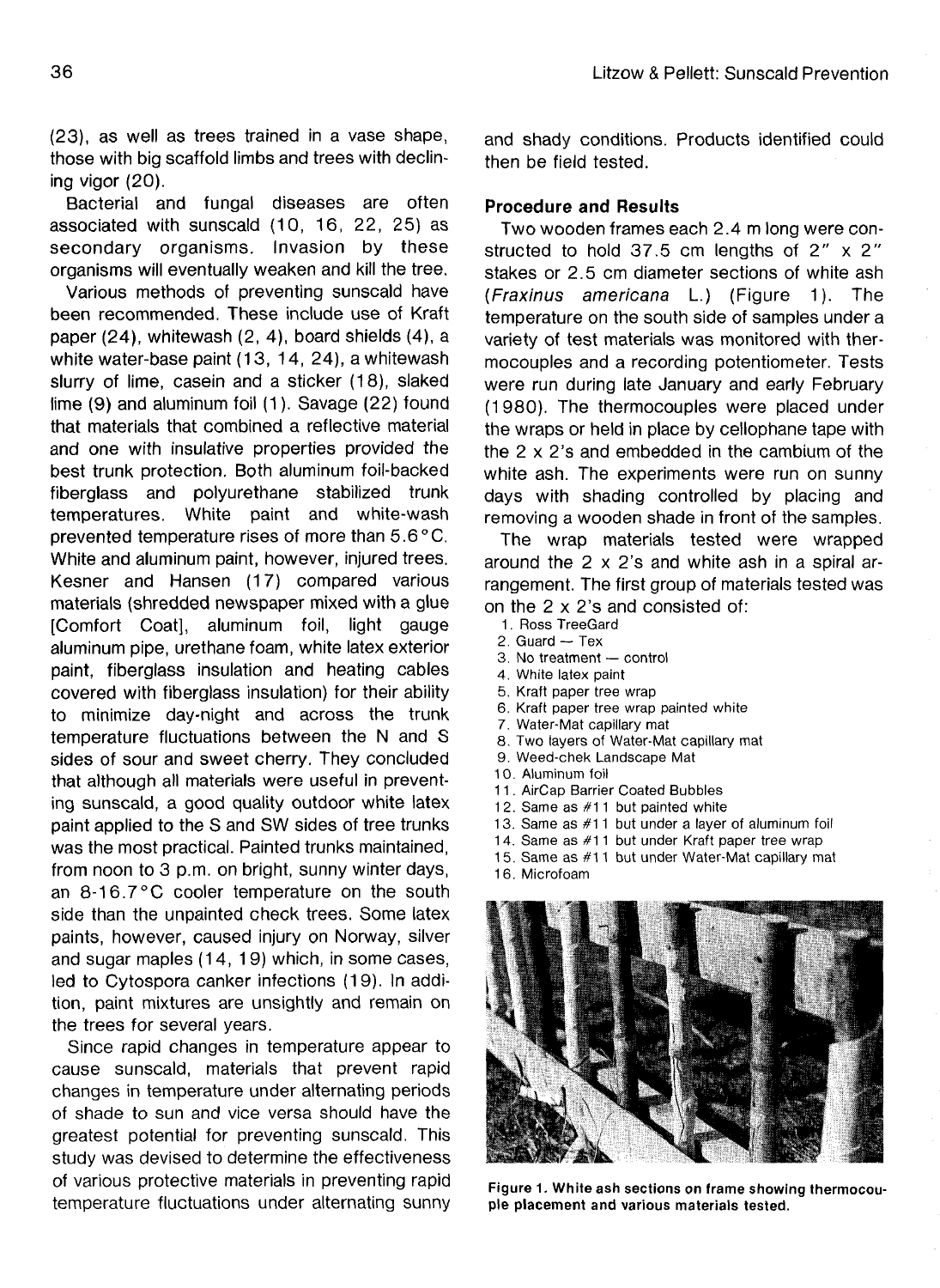Temperatures under these treatment materials were monitored on three cold, sunny days in January. Based on preliminary results the following materials were further evaluated on 37.5 cm lengths of 2.5 cm diameter white ash (3 reps per treatment):

- 1. Control
- 2. Foylon 7018
- 3. Kraft paper tree wrap
- 4. Water-Mat capillary mat
- 5. Aluminum.foil
- 6. Ross TreeGard
- 7. Aluminum foil over AirCap Barrier Coated Bubbles
- 8. White latex paint

Temperatures were monitored for one day in January and three days in February. The shade was alternately placed in front of the samples and then removed.

The Kraft paper tree wrap treatment consistently showed a faster rate of temperature change than the control suggesting that materials commonly used for sunscald prevention may not be providing the expected protection. The Water-Mat capillary mat and white paint treatments also had rapid rates of temperature change. The three reflective materials used, foil, foil over AirCap Barrier Coated Bubbles and Foylon 7018 resulted in the slowest rate of temperature change (Figure 2). Foylon 7018 was the easiest to apply and would have the greatest durability of the three materials. The Ross TreeGard had an intermediate rate of temperature change.

In late January and early February (1981) we



**Figure 2. Average temperatures in cambial layer of 2.5 cm diameter white ash comparing Foylon 7018 to no treatment. Data were recorded on February 6, 1980. Air** temperature was  $-3^{\circ}$ C.

repeated our evaluations of the various wrap materials using the wooden frames; however, we used 37.5 cm lengths of 2.5 cm diameter silver maple (Acer saccharinum L.). The remainder of the procedure was the same as the previous year's. In this study we compared the following wraps:

- 1. Control
- 2. Foylon 7018
- 3. Kraft paper tree wrap
- 4. Kraft paper tree wrap as a loose fitting cylinder
- 5. Faded Kraft paper tree wrap
- 6. Ross TreeGard
- 7. White latex paint

Different combinations of these treatments were compared (6-8 replications). The only treatments that were consistently significantly better than the control in preventing a fall or rise in cambial temperature 13 minutes after the shade was added or removed were the Foylon 7018 and Ross TreeGard (Table 1).

During the winter of 1982 we retested Foylon 701 8, Kraft paper tree wrap and Kraft paper tree wrap as a loose fitting cylinder and in addition tested Foylon 7018 and "Foam Shield" tree protectors as loose fitting cylinders. Foylon 7018 as a wrap or cylinder was consistently significantly better than the control and the Kraft cylinder and "Foam Shields" were on some days significantly better than the controls.

In the fall of 1979, 1980 and 1981, we wrapped various sizes of several shade tree species with our experimental materials. Due to

**Table 1. Average temperature change in cambial layer of 2.5 cm diameter silver maple with various trunk protectants. Data were recorded in the early afternoon on January 29, 1982. Air temperature was -2°C.**

| Treatment                   | Temperature<br>change in $^{\circ}$ C 13<br>min. after shading | Temperature<br>change in $°C$ 13<br>min, after<br>removing shade |
|-----------------------------|----------------------------------------------------------------|------------------------------------------------------------------|
| Control                     | $-61$                                                          | $+7.3$                                                           |
| Foylon 7018                 | $-0.4$                                                         | $+0.9$                                                           |
| Kraft tree wrap<br>(new)    | $-7.4$                                                         | $+7.3$                                                           |
| Kraft tree wrap<br>(faded)  | $-5.0$                                                         | $+5.2$                                                           |
| Kraft tree wrap<br>cylinder | $-2.9$                                                         | $+3.5$                                                           |
| TreeGard                    | $-2.0$                                                         | $+2.6$                                                           |
| White latex paint           | $-3.6$                                                         | $+5.4$                                                           |